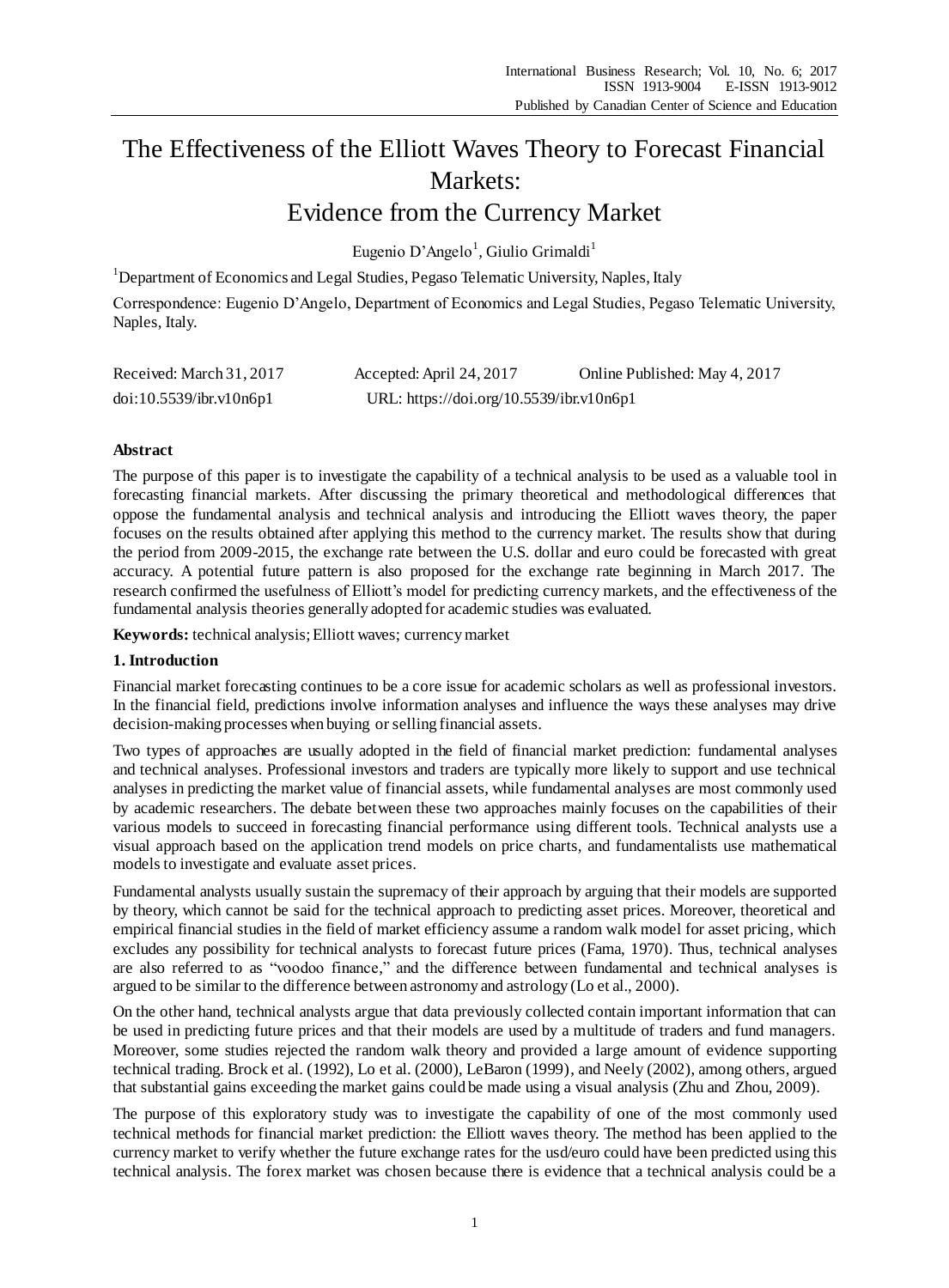useful tool for currency managers (Gehrig and Menkhoff, 2006).

The paper consists of three additional sections. In the second section, the primary traits of the Elliot waves theory in predicting financial markets are presented. In the third section, the results obtained by the waves model in predicting the euro/usd exchange rate are provided. The final section discusses the conclusions.

#### **2. Theoretical Background**

The wave theory is the result of an analysis of the stock market carried out by Ralph Nelson Elliott in the 1930s, but it is still relevant and used by many traders and institutional investors. To better understand the way the waves theory was employed to assess financial assets in the empirical part of the paper, in this section, the main theoretical elements of the wave theory according to the codification proposed by Prechter and Frost (1978) are described.

The Elliott waves theory, as all other technical analyses, mainly focuses on studying a time series in market prices and assumes that historic patterns are able to predict future patterns.

The Elliott model is composed of impulse waves (indicated by numbers) and corrective waves (indicated by letters). There are several accepted annotations to label Elliott waves for the different degrees of tendency. For this work, the annotations listed in Table 1 were used.

Table 1. Elliott impulse waves and corrective wave labels in different degrees (source: adapted from Prechter and Frost, 1978)

| <b>Degree</b>    | Labels for impulse waves                  | Labels for corrective waves                     |
|------------------|-------------------------------------------|-------------------------------------------------|
| Grand Supercycle | $[1] [11] [111] [1V] [V]$                 | [A] [B] [C]                                     |
| Supercycle       | $(I)$ $(II)$ $(III)$ $(IV)$ $(V)$         | $(A)$ (B) $(C)$                                 |
| Cycle            | I II III IV V                             | A B C                                           |
| Primary          | [1] [2] [3] [4] [5]                       | $[a]$ $[b]$ $[c]$                               |
| Intermediate     | $(1)$ $(2)$ $(3)$ $(4)$ $(5)$             | $(a)$ (b) $(c)$                                 |
| Minor            | 12345                                     | abc                                             |
| Minute           | $[i]$ $[i]$ $[i]$ $[i]$ $[i]$ $[i]$ $[i]$ | $[a \degree] [b \degree] [c \degree]$           |
| Minuette         | (i)(ii)(iii)(iv)(v)                       | $(a \mathcal{A})(b \mathcal{A})(c \mathcal{A})$ |
| Subminuette      | i ii iii iv v                             | $a^{\circ}b^{\circ}c^{\circ}$                   |

For each degree of a trend, an impulse wave is composed of five lower degree waves (sub-waves), and it moves in the same direction of the higher-degree trend. On the other hand, corrective waves are composed of three lower degree waves, and they move against the higher degree trend.

When connected, impulse waves and corrective waves form structures of five and three waves of increasingly higher degree trends.

First, the formation of impulse waves will be discussed, followed by the formation of corrective waves in the context of an up-trend theoretical model. The labeling of the waves was based on the definitions explained in Table 1.

In Figure 1, the first small sequence is an impulse wave, defined as "minor" in table 1, that ends at the peak labeled 1. This first section of the graph illustrates two indications. First, it indicates the beginning of a sequence of three "minor" corrective waves, which will form a lower degree wave labeled 2. Second, it indicates that a wave of a higher degree, an "intermediate" wave, labeled (1), will be present in the up-trend.



Figure 1. Theoretical model of waves in an up-trend (Source: adapted from Prechter and Frost, 1978)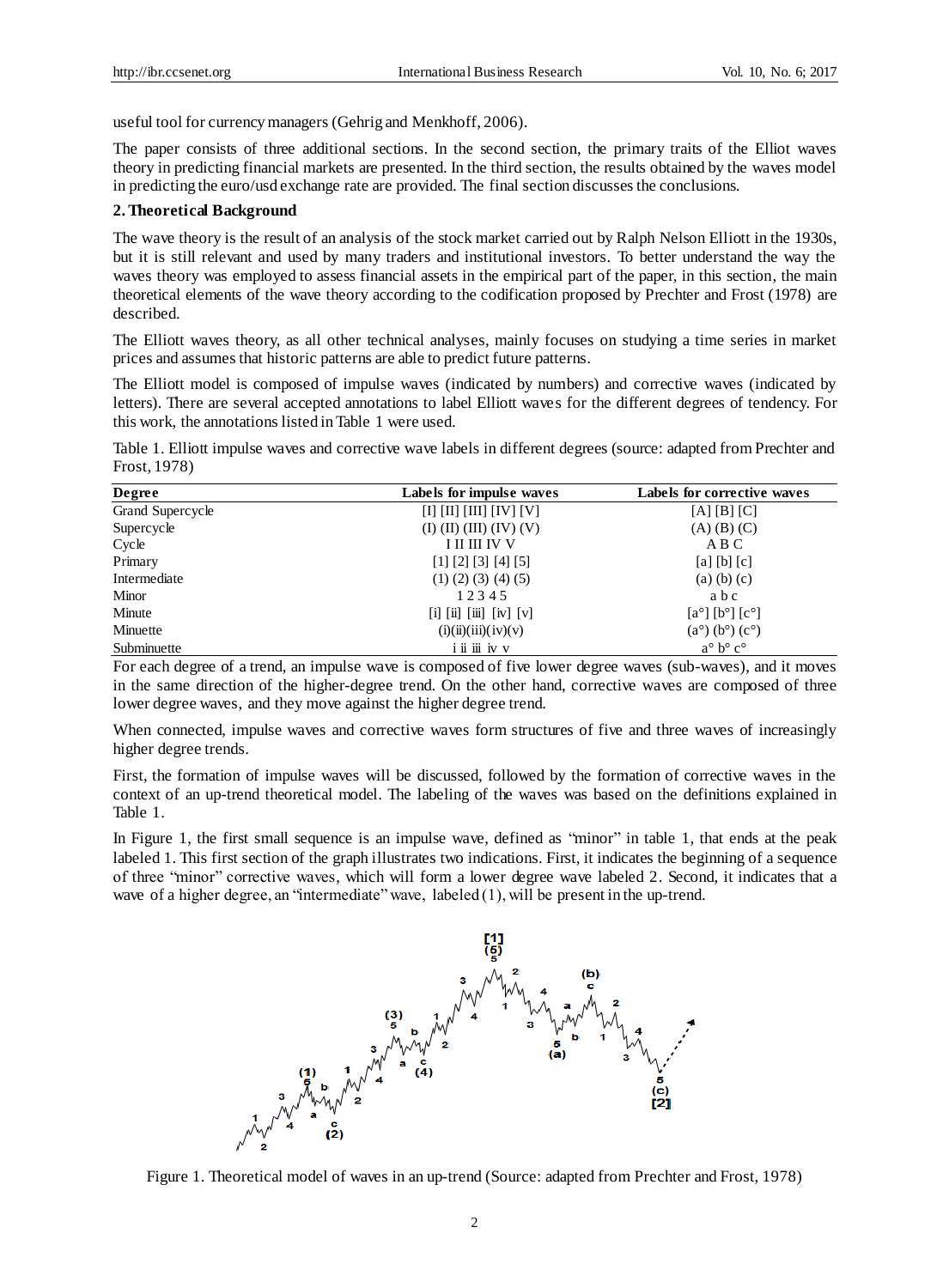Waves 1, 2, 3, 4, and 5 are all "minor" waves and form a large impulse sequence of "intermediate" degrees, labelled  $(1)$ .

As in wave 1, which is a wave of a "minor" degree, the structure of the "intermediate" impulse wave, labelled (1), indicates two aspects. First, it predicts the beginning of a sequence of three corrective waves (a, b, and c waves of "minor" degrees) that will form a wave of "intermediate" degree, labeled (2). Second, it suggests that the wave of a higher degree will exist in an up-trend as the a "primary" wave labelled [1].

The waves (1), (2), (3), (4), and (5) are all "intermediate" degrees and form a larger impulse wave labeled [1]. Wave [1] of the "primary" degree, as described, anticipates both the formation of an impulse wave of a "cycle" degree in the up-trend and the formation of three corrective waves of "intermediate" degrees (a), (b), and (c), which form the wave labeled [2] of a "primary" degree.

It is important to note that at each peak of "wave one," regardless of its degree,  $1$ ,  $(1)$ , or  $[1]$ , the implications are the same. The graph in Figure 1 only shows the construction of two of the five waves that will form the "cycle" waves [1] and [2] and does not show the formation of "minute," "minuette," or "subminuette" sub-waves.

For the corrective waves shown in Figure 1, the waves a, c, (a), and (c) are also impulse waves of lower degrees constituted by five sub-waves. This is because they move in the same direction of the next trend; that is, respectively, one of the waves, (2) or (4), are "intermediate" degrees, and [2] is a "primary" degree. Waves b and (b) are corrective waves composed of three sub-waves because they move against the wave of a higher degree, (2) and/or [2].

A simple distinction between impulse and corrective waves has been described; however, it is necessary to provide clarification for the two types of waves. For the impulse waves, Elliott defined "motive waves" as having two categories of waves: impulses and diagonal triangles.

The most common motive wave is an impulse wave, and the main rules to be observed when labeling a wave as an impulse are as follows:

1) Wave "two" never retracesmore than 100% of wave "one" of the same degree.

2) Wave "three" is never the shortest among the impulse waves (1-3-5).

3) Wave "four" never enters the territory of wave "one," except for highly liquid markets with a very high leverage, where this condition can occur in intraday observations.

The diagonal triangle is another motive wave model, but it is not an impulse wave, as it has one or two different characteristics. Diagonal triangles replace impulses in specific positions of a wave's structure. As with impulses, the corrective sub-waves do not entirely retrace the previous impulse sub-waves, and the third sub-wave is never the shortest; however, the diagonal triangles are the only five wave structures in the direction of the main trend, where wave "four" typically overlaps wave "one." In rare occasions, a diagonal triangle may end in a truncation.

There are two types of diagonal triangles: ending diagonal and leading diagonal.

An ending diagonal is a special type of wave that occurs primarily in the fifth wave when the previous wave has formed very quickly. Rarely, wave C, in a formation A B C, ends with this type of figure. In double or triple threes, they appear only at the end in wave "C." In all cases, they are located in correspondence to the end points of the larger models, indicating the end of it.

The ending diagonals have wedge shapes, where each sub-wave, including those of the waves 1, 3, and 5, is divided into "three" and not "five" waves. An example of an ending diagonal is illustrated in Figure 2.



Figure 2. Theoretical model of an ending diagonal (Source: adapted from Prechter and Frost, 1978)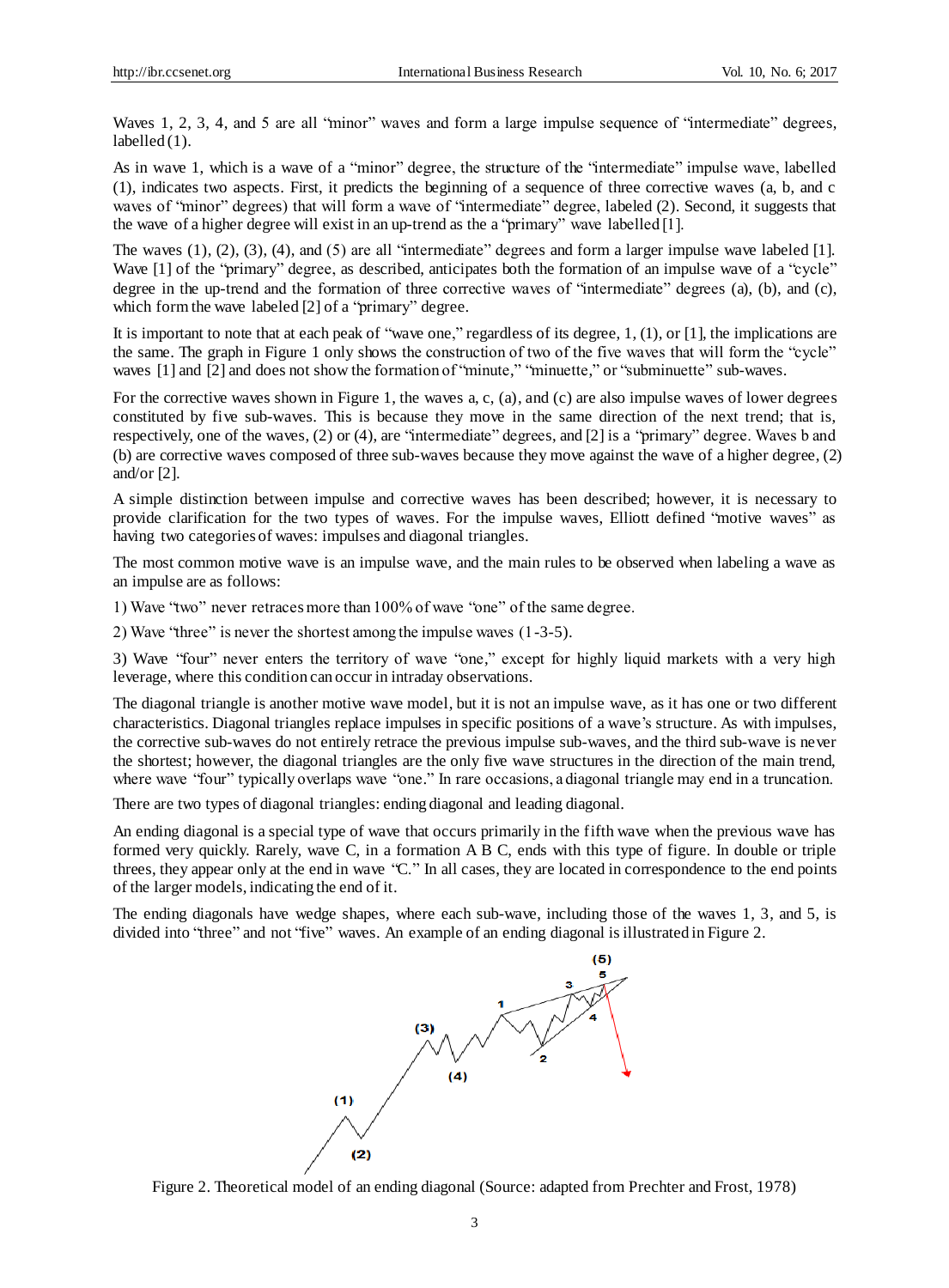The leading diagonal is typically formed in the impulse wave "one" and in wave "A" in corrections. The characteristic overlapping of waves 1 and 4 and the convergence of the boundary lines of the wedge shape remain the same as the ending diagonal; however, the subdivisions are different, forming a 5-3-5-3-5 pattern (not 3-3-3-3-3), as in Figure 3.



Figure 3. Theoretical model of a leading diagonal (Source: adapted from Prechter and Frost, 1978)

It is necessary to clarify certain aspects of corrective waves and to introduce rules to be observed when labeling them. Corrective waves are not as easy to identify as motive waves. For this reason, an analyst should pay more attention when the market is in a correction phase than when prices are in an impulse tendency. The most important rule, which was derived from studying various corrective patterns, is that corrections are never composed of five sub-waves. For this reason, an initial five-wave movement against the larger trend is never the end of a correction but only a part of it.

There are four categories of corrective models:

1) Zigzag (5-3-5; there are three types: single, double, and triple);

2) Flat (3-3-5; there are three types: regular, expanded, and running);

3) Triangles (3-3-3-3-3; there are four types: three varieties of contraction [ascending, descending, and symmetrical] and one variety of expansion [symmetrically inverse]);

4) Double threes and triple threes (combined structures).

One single zigzag in a bull market is a simple model of three bearish waves labeled A, B, and C. The sequence of the sub-wave is 5-3-5, and the upper part of wave B is significantly lower than the beginning of wave A, as shown in Figure 4.



Figure 4. Theoretical model of a Zigzag (Source: adapted from Prechter and Frost, 1978)

A flat correction differs from a zigzag correction because the sequence of sub-waves is 3-3-5, as shown in Figure 5. In these cases, wave C generally only terminates very slightly beyond the end of wave A, unlike in the zigzags, where it ends significantly further.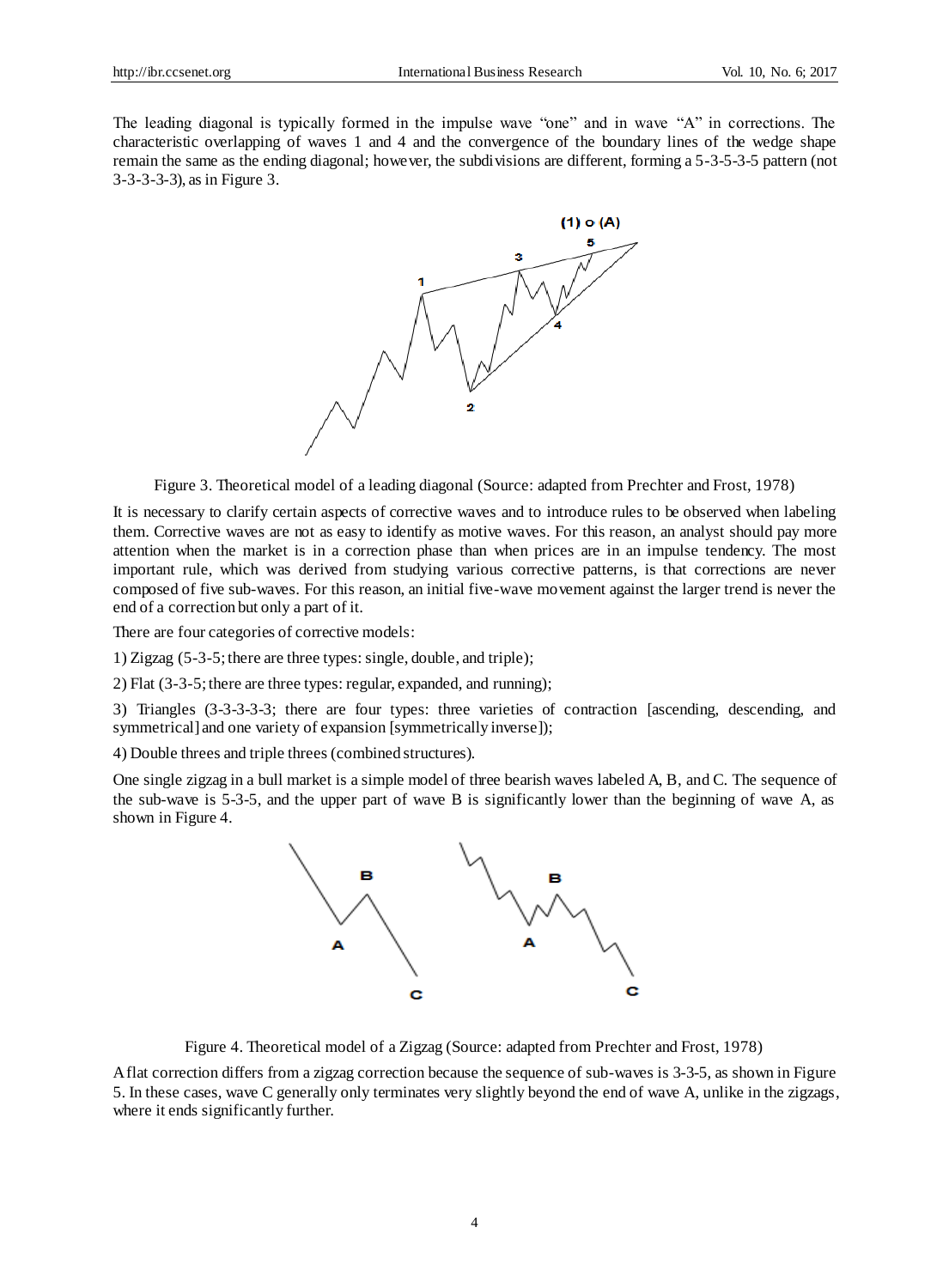

Figure 5. Theoretical model of a regular Flat (Source: adapted from Prechter and Frost, 1978)

The variety called "expanded" is much more common, which contains an extreme price beyond the price of the preceding impulse wave. In the expanded flat, wave B terminates beyond the starting level of wave A, and wave C ends beyond the end of wave A, as shown in Figure 6.



Figure 6. Theoretical model of an expanded flat (Source: adapted from Prechter and Frost, 1978)

A more atypical figure is the defined running flat, where wave B terminates far beyond the beginning of wave A, as in a flat expanded, but wave C is unable to cover the entire distance of A (Figure 7).



Figure 7. Theoretical model of a running flat (Source: adapted from Prechter and Frost, 1978)

The triangles reveal a balance of forces, producing a lateral movement that is usually associated with a decrease in volatility. The triangles contain five overlapping waves that are divided into 3-3-3-3-3 and are labeled a-b-c-d-e. A triangle is delimited, connecting the terminal points of waves A and C and B and D. There are two varieties of triangles: the contraction triangle and the expansion triangle. Within the range of contraction, there are three types: symmetrical, ascending, and descending. Furthermore, there are no variations in the expanding triangle (Figure 8).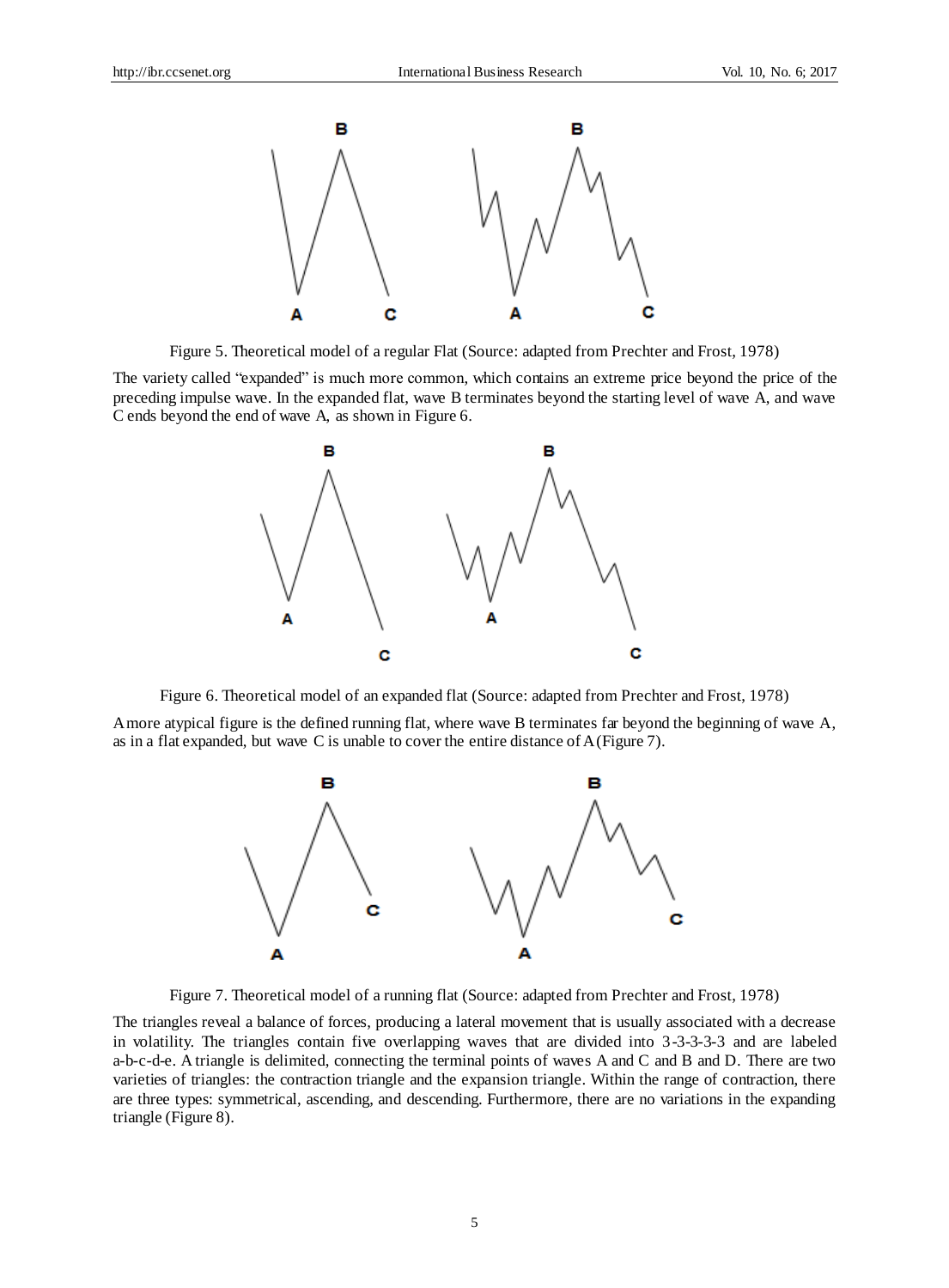

Figure 8. Theoretical model of a triangle (Source: adapted from Prechter and Frost, 1978)

Figure 8 shows the triangles defined within the area of the previous prices, which can be called "regular triangles"; however, it is extremely common in contraction for wave B of a triangle to exceed the beginning of wave A. In this case, a "running" triangle is observed, as shown in Figure 9.



**UP TREND** 

**DOWN TREND** 

Figure 9. Theoretical model of a running triangle (Source: adapted from Prechter and Frost, 1978)

Triangles can usually be observed in positions that precede the last impulse wave of the higher degree model, or as wave four in an impulse, in wave B in an ABC, in wave X of a double or triple zigzag, or in a combination (double threes and triple threes). It is rare to observe their positions in a second wave of an impulse. In the stock market, when there is a triangle in the fourth wave, wave five will be an impulse or a fast-ending diagonal and will have a size similar to the distance of the widest part of the triangle. In highly liquid markets, it usually forms a fifth extended wave. If a fifth wave following a triangle goes beyond the distance measured from the two extremes of the triangle, is highly likely that it will form an extended wave. Often, at the point where the boundary lines of a contraction triangle reach an apex, it precisely coincides with a breakthrough in the market.

Elliot referred to the combinations of corrective patterns as "double threes" and "triple threes." A single "three" is any zigzag or flat, whereas a triangle is an allowable final component of such combinations. In this context, it is also referred to as "three."

A double or triple three is a combination of simple types of corrections composed of various types of zigzags, flats, and triangles. Their presence indicates that the market is moving sideways. Each simple corrective model (three) is labelled W, Y, and Z. The corrective waves within the combinations are labeled X. Though they may take the form of any correction model, they are typically zigzags. Figure 10 shows an example of a double three formed by a regular flat and a triangle.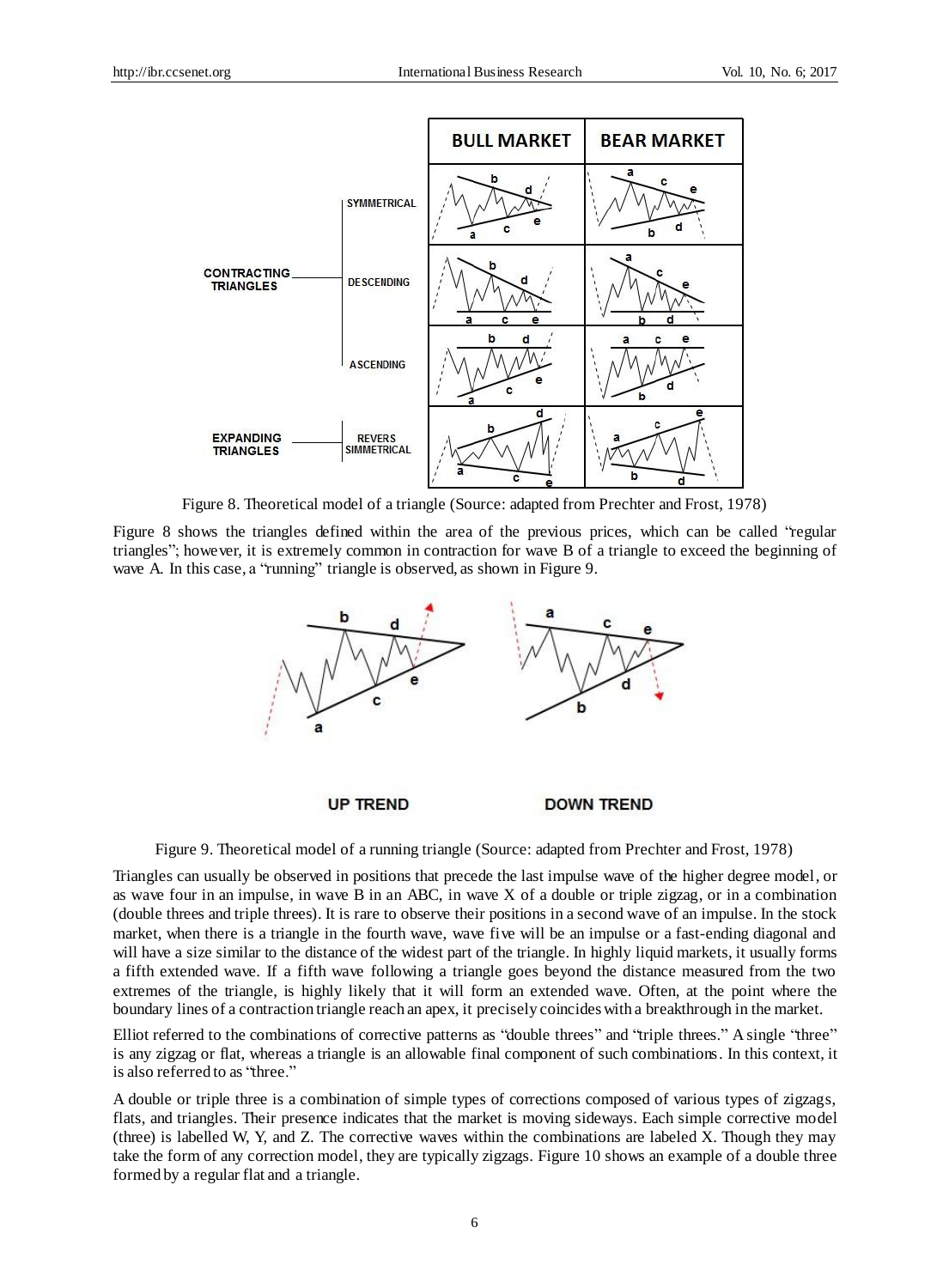

Figure 10. Theoretical model of a double three (Source: adapted from Prechter and Frost, 1978)

In addition to the essential rules that govern the labeling process of motive waves and corrective waves, it is necessary to introduce guidelines that can provide further assistance in identifying the waves.

The first guideline is represented by the extension. Most impulses contain what Elliott called "extensions." Extensions are stretched impulses with several subdivisions. The majority of impulse waves contain an extension in one, and only one, of their three sub-waves (Figure 11).



Figure 11. Theoretical model of an extension (Source: adapted from Prechter and Frost, 1978)

The second guideline involves truncation. Elliott used the term "truncation" to describe a situation where the fifth wave does not move passed the end of the third wave. Thus, a price pattern can be defined as a truncation only if the fifth wave contains the necessary five sub-waves (Figure 12). The truncation often occurs due to a strong third wave.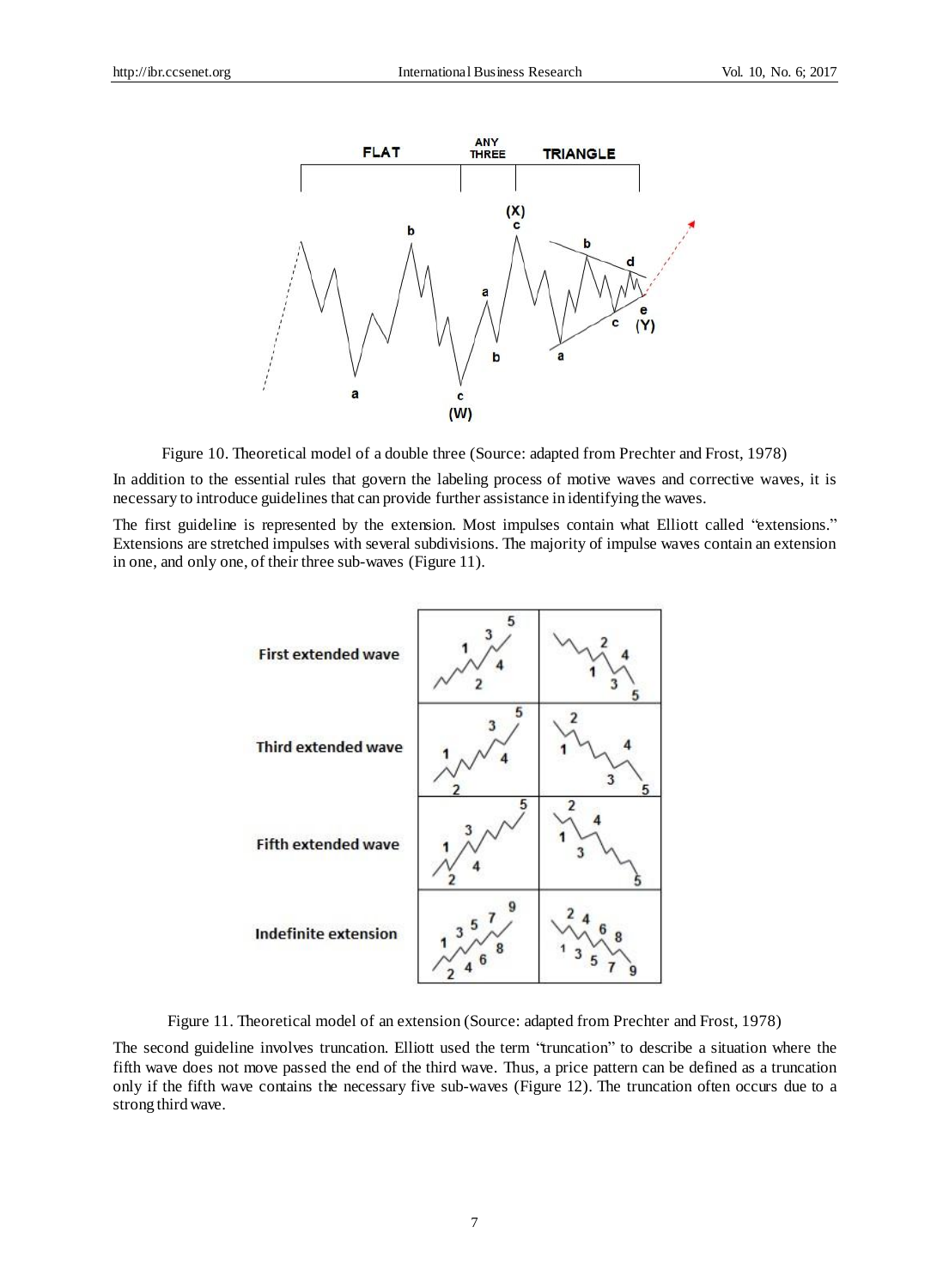

Figure 12. Theoretical models of truncation (Source: adapted from Prechter and Frost, 1978)

The alternation guideline, which provides an additional approach to labeling the waves, is of fundamental importance and informs the analyst regarding what not to expect from the formation of the next wave. This guideline instructs the analyst not to assume a repetitive behavior of the market. The alternation is manifested in both the impulse and the corrections. If wave 2 of an impulse is a sharp correction, wave 4 would move on the side, and vice versa. The sharp corrections do not make a new extreme price; that is, they do not go beyond the end of the previous impulse wave. They are almost always zigzag and only occasionally are double threes that begin with a zigzag. The side corrections are composed of flat triangles and double or triple threes and usually form a new extreme price, which is beyond the previous impulse wave's end (Figure 13).



Figure 13. Theoretical model of an alternation in impulse waves (Source: adapted from Prechter and Frost, 1978) For corrections, on the other hand, if a large correction begins with a flat (a b c) in the A wave, the B wave will almost certainly have a zigzag (a b c) (Figure 14), and vice versa.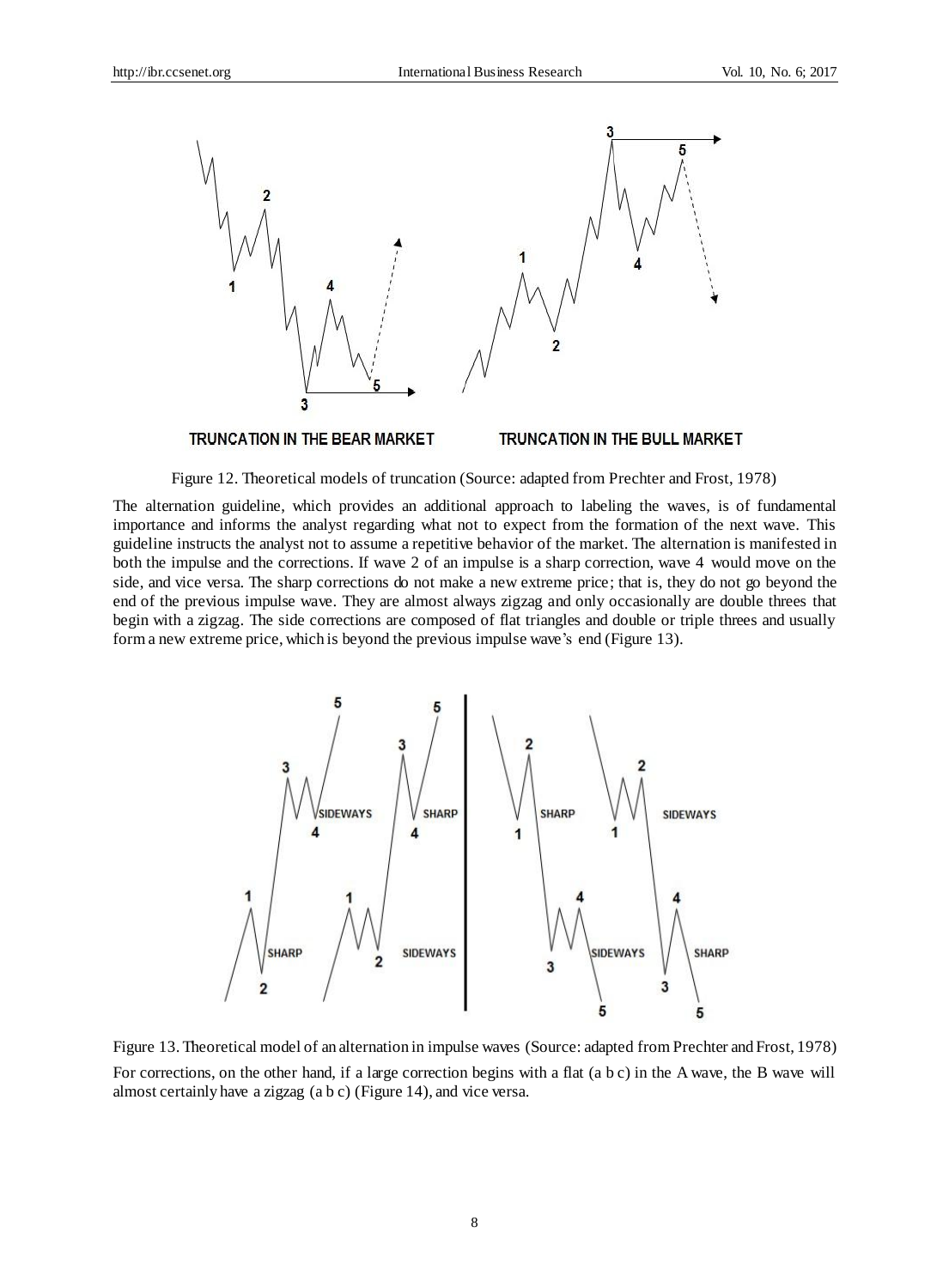

Figure 14. Theoretical model of an alternation in correction waves (Source: adapted from Prechter and Frost, 1978)

An additional guideline for corrections involves the maximum retracement that tends to be observed. The retracement does not go beyond the point registered by the fourth wave of a lower degree, especially when they are fourth waves (Figure 15).



Figure 15. Theoretical model of retracement for the fourth waves (Source: adapted from Prechter and Frost, 1978)

Still, regarding the guidelines, it should be noted that when the fifth wave of an impulse is an extension, the resulting correction is often located at the level of support of the lower degree wave two of the previous extension, as shown on the left in Figure 16. On the right of Figure 16, there is an example of an expanded flat correction.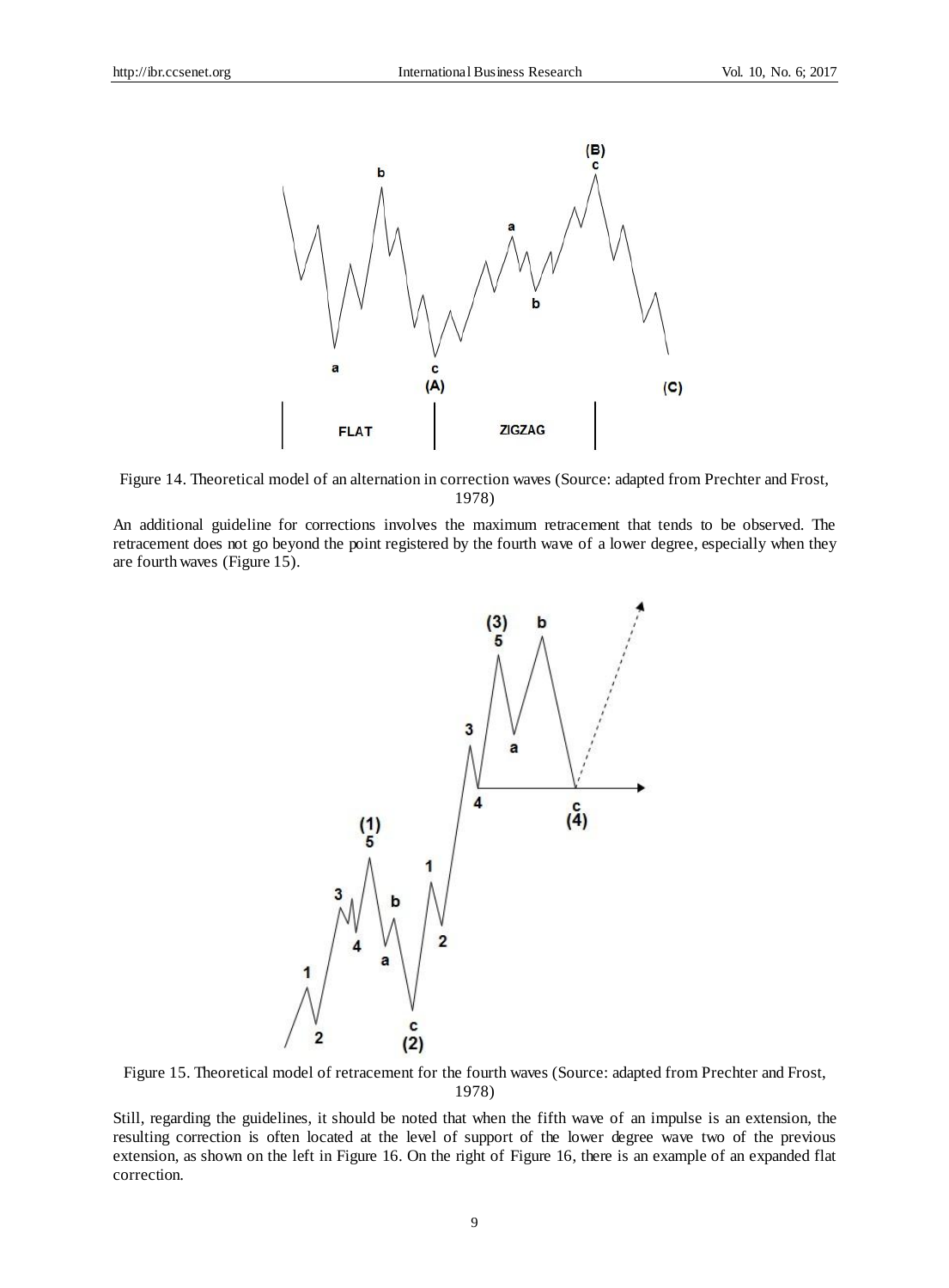

Figure 16. Theoretical model of retracement after the fifth waves (Source: adapted from Prechter and Frost, 1978)

Elliott noted that channels of parallel trends indicate the upper and lower limits of the impulse waves, often with considerable accuracy. They are useful in determining the objectives of the waves and in providing evidence about the future pattern. The technique used to identify the channel of an impulse wave requires at least three peaks. By connecting the points labeled 1 and 3 and then drawing a parallel line from the point labeled 2, as shown in Figure 17, the line provides an estimated limit for wave four.



Figure 17. Theoretical model of a temporary channel (Source: adapted from Prechter and Frost, 1978)



Figure 18. Theoretical model of a definitive channel (Source: adapted from Prechter and Frost, 1978)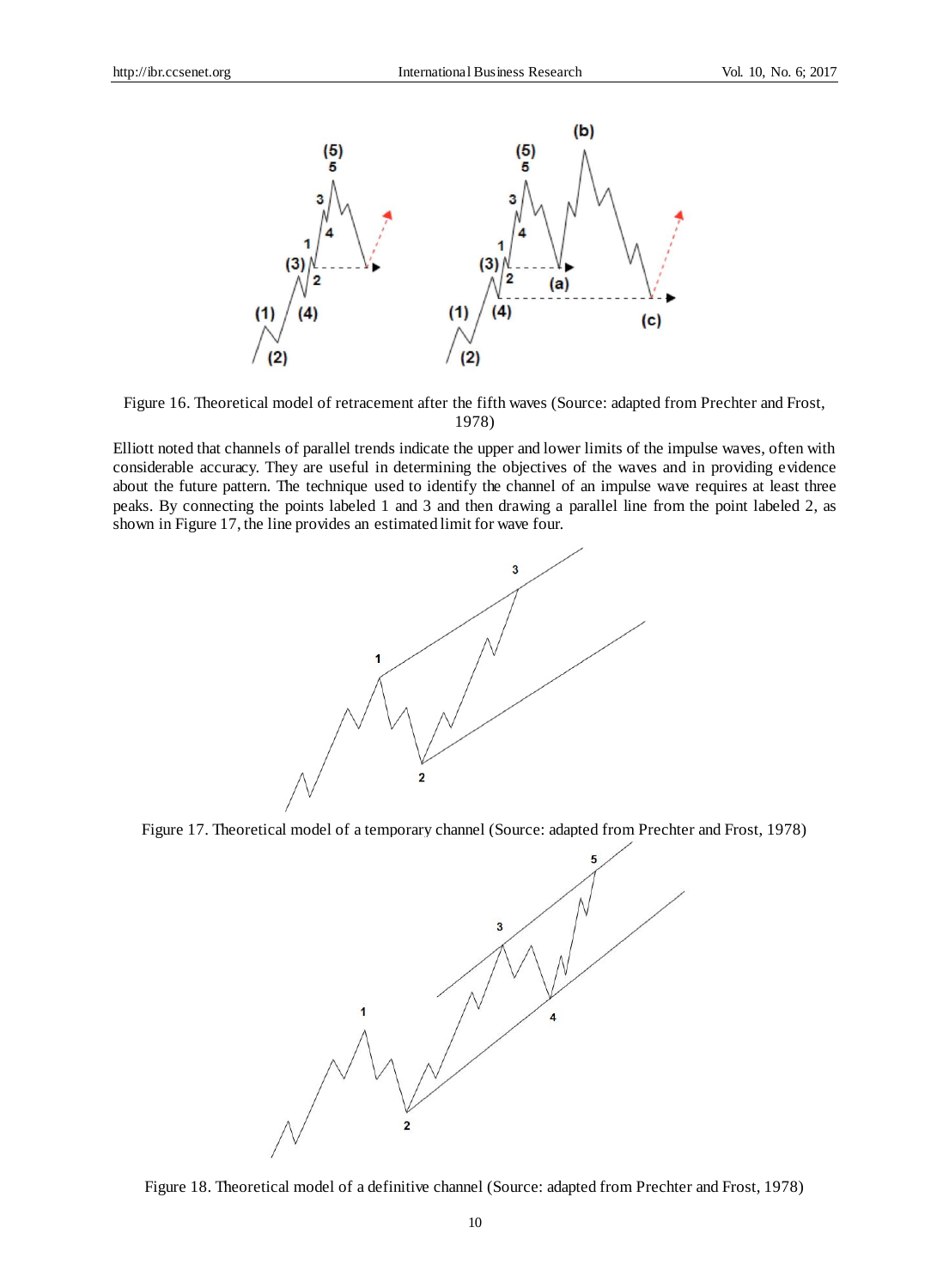If the fourth wave ends in a point that touches the parallel line, rebuilding the channel is necessary to estimate the movements of wave five. The channel should be drawn to connect with the end of waves 2 and 4, and if wave 1 and wave 3 are extended, the upper parallel must begin from the peak of wave 3 to more accurately predict the end of wave 5 (Figure 18); however, if wave 3 is extended and almost vertical, the upper parallel must begin from the top of wave 1.

The final and most important of the guidelines is the analysis of the Fibonacci ratio, which indicates the proportion between the different waves in time and extent. At the end of each bull phase, the size of the correction that follows will be determined (measured arithmetically or in percentage terms) based on the Fibonacci retracements.

There are two categories of relationships: retracements and multiples of motive waves and corrections.

As shown in Figure 19, extreme corrections often tend to retrace 61.8% or 50% of the previous wave, particularly when they occur in wave 2 of an impulse wave, in wave B of a larger zigzag, or in wave X of a double or triple zigzag.



Figure 19. Theoretical model of the Fibonacci ratio in a zigzag correction (Source: adapted from Prechter and Frost, 1978)

The lateral corrections tend to retrace 38.2% of the previous impulse wave, especially when they are wave 4, as shown in Figure 20.



Figure 20. Theoretical model of the Fibonacci ratio in flat corrections (Source: adapted from Prechter and Frost, 1978)

Waves 1, 2, and 3 of an impulse tend to be related based on the Fibonacci mathematical, and these waves' relationships usually occur in percentage terms. When wave 3 is extended, waves 1 and 5 tend towards a 0.618 ratio, as shown in the first image to the left in Figure 21. Another typical development involves the length of wave 5. If wave 5 is extended, its magnitude will have a Fibonacci ratio of 1.618 times the length between wave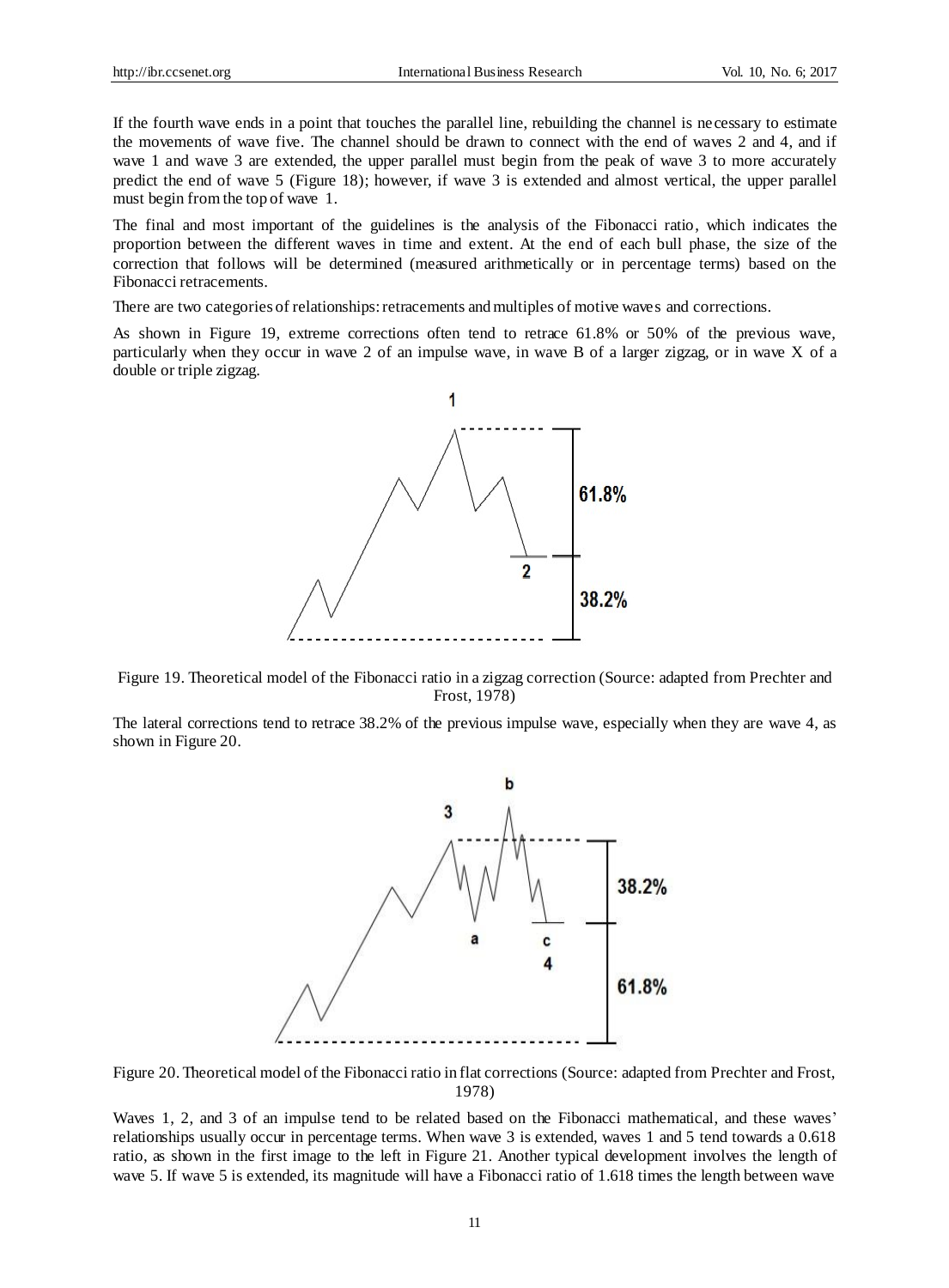1 and wave 3, as shown in the middle image of Figure 21. When wave five is not extended, the relations that occur are 38.2% and 61.8%. In rare cases when wave 1 is extended, waves 3 and 4 will both have a magnitude equal to 61.8% of wave 1, as shown on the right in Figure 21.



Figure 21. Theoretical models of the Fibonacci ratio in impulse waves (Source: adapted from Prechter and Frost, 1978)

There are additional examples. If the first wave is not extended, wave 4 often divides the price range of the impulse wave of a greater degree of which it is part according to a certain percentage of Fibonacci. In some cases, when wave 5 is not extended, the last part will be 38.2% of the total distance, as shown to the left in Figure 22, or 61.8%, as shown on the right in Figure 22. The point where wave 4 makes the retracement changes may be its beginning, its end, or the extreme point in a counter-trend.



Figure 22. Other theoretical models of the Fibonacci ratio in impulse waves (Source: adapted from Prechter and Frost, 1978)

In a zigzag, the length of wave C is generally equal to that of wave A, as shown in Figure 23 to the left. Moreover, it is not unusual that wave C equals a target of 161.8% or 61.8% of the length of wave A. This same relationship is also true for the double three, as shown in Figure 23 to the right.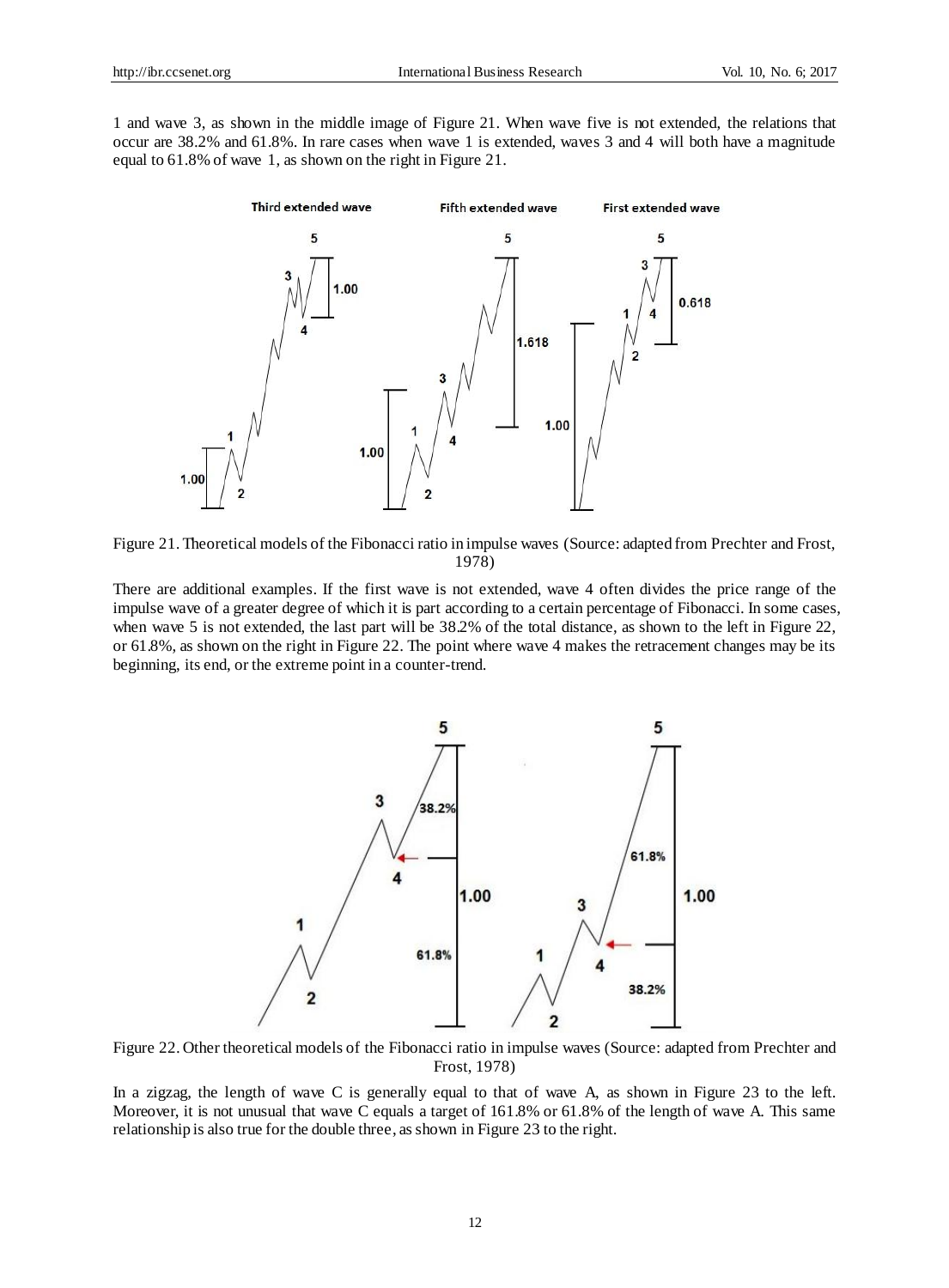

Figure 23. Theoretical model of the Fibonacci ratio in zigzag and double three corrections (Source: adapted from Prechter and Frost, 1978)

In a regular flat correction, waves A, B, and C are typically approximately equal, as shown to the left in Figure 24. In an expanded flat correction, wave C is often 1.618 times the length of wave A. Sometimes, wave C will end beyond the end of wave A at about 0.618 times the wave length of A. Both trends are illustrated on the right in Figure 24.



Figure 24. Theoretical model of a Fibonacci ratio in flat corrections (Source: adapted from Prechter and Frost, 1978)

In a triangle, at least two of the waves are alternately linked by the Fibonacci ratio of 61.8%. For example , wave "e" will be 61.8% of wave "c," wave "c" will be 61.8% of wave "a," or wave "d" will be 61.8% of wave "b." In an expanding triangle, the previously identified multiple of 61.8% becomes 161.8%.

By observing the behavior of the Elliott waves and their extraordinary correlation with the Fibonacci numbers, it is evident that this feature is an accurate ad beneficial approach to predicting future patterns of the market.

If all degrees of a trend move into the market at the same time, it is likely that the market will have several valid Fibonacci ratios. Consequently, the set of all valid points that follow the Fibonacci ratios will form a single turning point in a wave of a higher degree, which is also related to the Fibonacci ratio. Figure 25 illustrates an example to clarify this assertion. Analyzing the figure provides evidence of the complete formation of primary wave [1] in the course formation of primary wave [2]. Primary wave [2] is likely an expanded flat formed by wave (a) and wave (b), which measure 1,382 times, and wave (a) and wave (c), which measure 1,618 times wave (a). Observing wave (c) in the formation shows that at the point indicated by the arrow, there will be a change in the market because it is at that point that different ratios in different degrees of waves simultaneously occur. In other words, the point indicated as the "target" shows the wave [2] retracement over wave [1] of 61.8%, the amplitude of wave (c) of 161.8% of wave (a), and the wave amplitude of 5 equal to wave 1.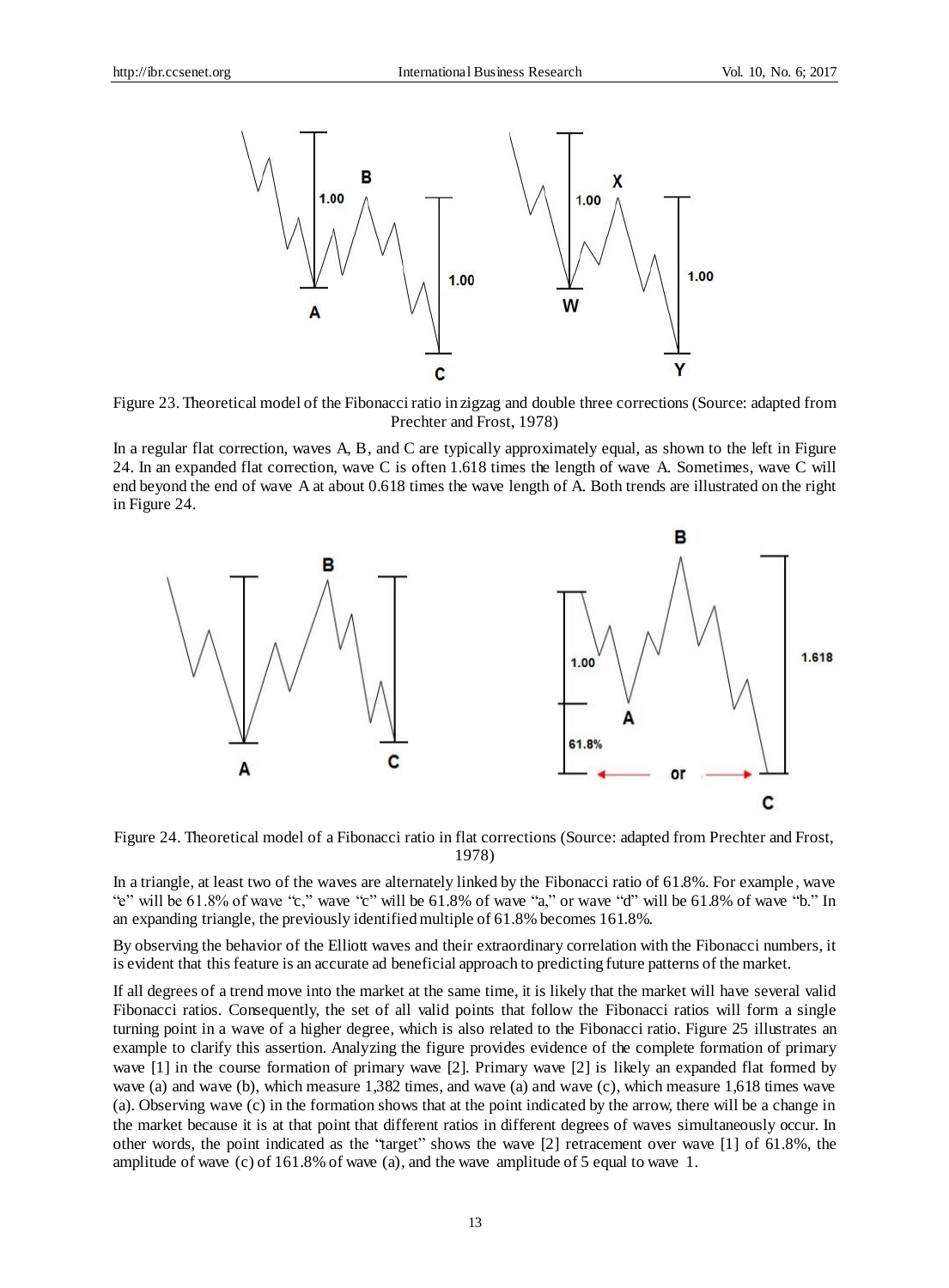

Figure 25. Theoretical model of the Fibonacci ratio in higher-degree waves (Source: adapted from Prechter and Frost, 1978)

Several studies have tested the Elliott waves theory with good results. Dharmaraj and Balaji (2011) used the triangle pattern analysis and thrust wave analysis to predict the market of commodities. They found that the wave theory was a useful tool in predicting gold and silver prices. Nurlana (2015) analyzed the same model using Black-Litterman as a framework for portfolio optimization. Atsalakis et al. (2011) used a neuro-fuzzy logic technique to forecast the trend of the stock prices, and the results derived were highly encouraging. The following section discusses the application of the methodology described to the currency market to verify the capability of the wave model introduced by Elliott to forecast the exchange rate between the euro and the United States dollar from 2009 to 2015. In addition, the pattern of the exchange rate from March 2017 is forecasted both for a preferred scenario and an alternative scenario.



Figure 26. Weekly euro/usd exchange rate, 2009-2017 (Source: Author's processing)

## **3. Results and Discussion**

In this section, the effectiveness of the Elliott waves theory in forecasting the currency exchange rate is demonstrated. The study was based on the euro/usd exchange rate in the years between 2009 and 2017. The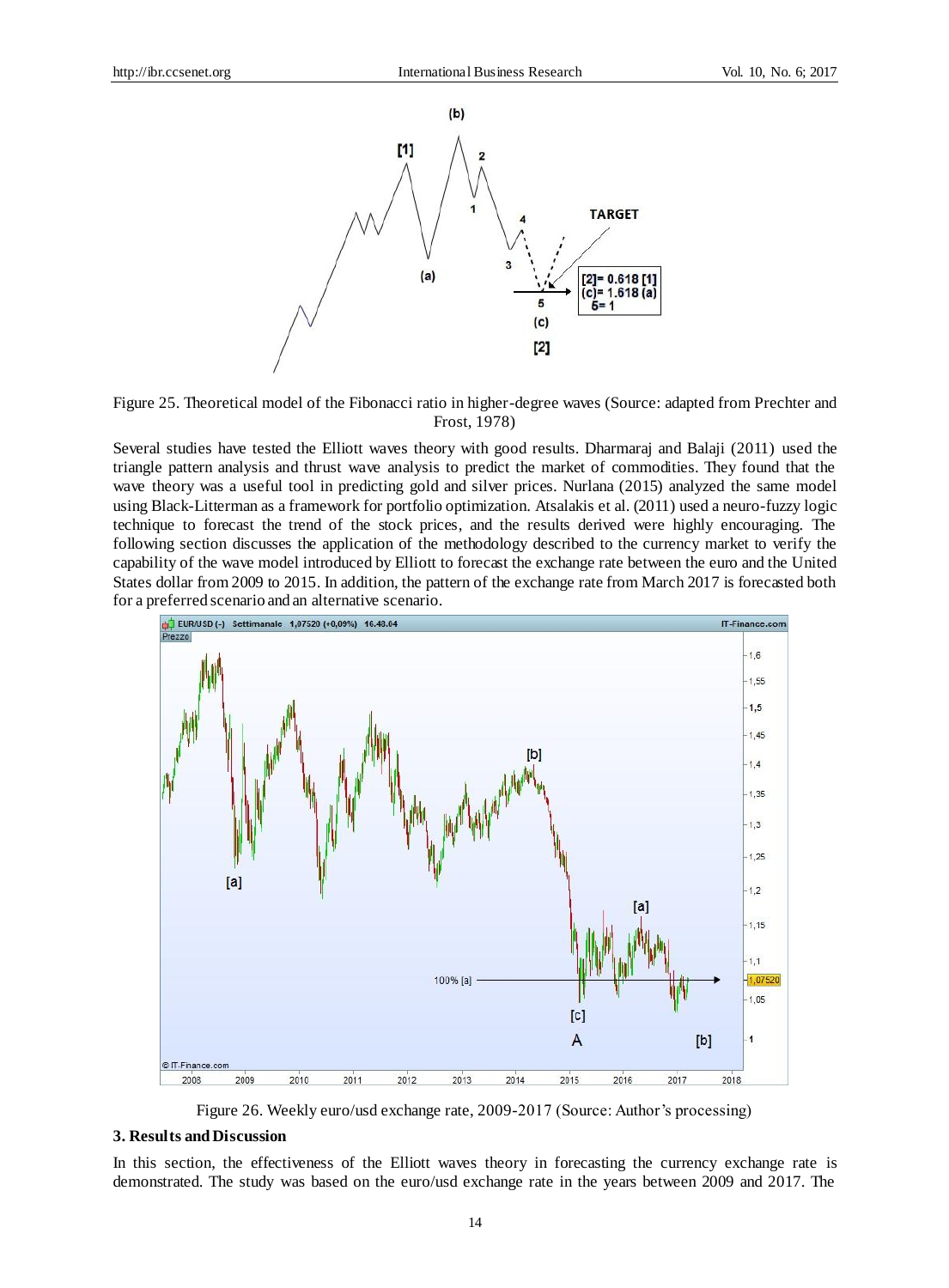following graphs were generated using data and images taken from the ProRealTime trading platform.

In Figure 26, the formation of cycle grade wave A is shown. This wave is produced by the sub-waves [a], [b], and [c] of a lower grade (primary grade). The pattern meets the basic rules for labeling Elliott waves, as described in the previous section. In fact, wave [c] measures 100% of wave [a]. From 2015 to date, the market has been in a correction phase, which should lead to the formation of a cycle grade wave B, formed by a set of three primary sub-waves, such as by wave [a] (completed) and by waves [b] and [c] (in formation).

Figure 27 highlights both the formation of the primary waves [a], [b], and [c] that form wave A of a greater degree (cycle) as well as the formation of wave [a] (complete) and [b] (in formation), forming the cycle grade wave B. For the formation of wave A, there is wave [a], which is a zigzag formed by the sub-waves (a), (b), and (c) of an intermediate grade, and then wave [b], which is a running triangle formed by the sub-waves  $(a)$ ,  $(b)$ ,  $(c)$ , (d), and (e), where wave (d) measures  $61.8\%$  of wave (b) and wave (e)  $61.8\%$  of wave (c). Finally, wave [c] is formed by the lower degree (intermediate) sub-waves  $(1)$ ,  $(2)$ ,  $(3)$ ,  $(4)$ , and  $(5)$ , where wave  $(3)$  is not the shortest wave, and wave (5) measures 38.2% of wave (1) at the end of wave (3) beginning from the end of wave (4). Moreover, the channel guidelines described in the previous section were met. In fact, the channel was obtained by connecting the ends of waves (2) and (4) and then by drawing the parallel line from the end of wave (3).

For wave B (in formation since 2015), on the other hand, there are waves  $(w)$ ,  $(x)$ , and  $(y)$  of an intermediate degree that form a primary wave [a] (double three), where wave (y) measures 100% of wave (w). Consistent with section 2, the significance of the accuracy of the Fibonacci ratio is evident by observing the arrow in the graph. The exchange rate is currently forming wave [b] of a primary degree, with wave (a) of an intermediate grade already completed and wave (b) in the course of formation.



Figure 27. Daily euro/usd exchange rate, 2009-2017 (Source: Author's processing)

In Figure 28, waves  $(w)$ ,  $(x)$ , and  $(y)$ , all of intermediate degrees, form a primary grade wave [a]. In turn, these waves are formed by three lower grade (minor) waves. In fact, wave (w) is formed by waves a, b, and c, where wave c is nearly 161.8% of wave a. Wave (x) is composed of waves w, x, and y, where wave y is slightly more than 161.8% of wave w, and wave (y) is formed by the sub-waves a, b, and c, where wave c measures 161.8% of wave a with extreme precision.

Since mid-May 2016, the market has been in the formation of wave [b], where the first sub-wave (a), formed in turn by the sub-waves a, b, and c, and wave c, which measures the 100% of wave a, seems to be completed.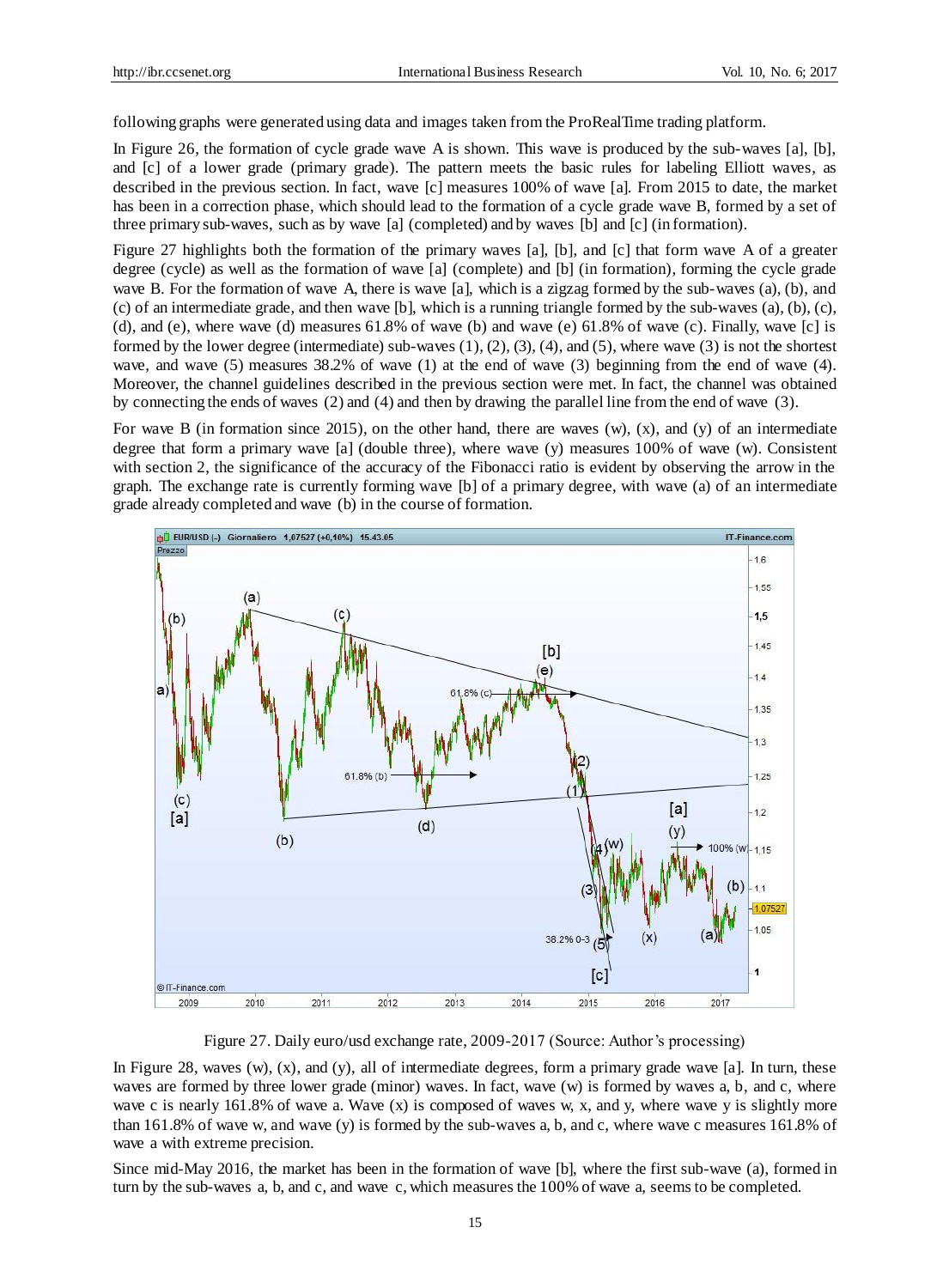Wave (b), on the other hand, is still in formation. Currently, it seems to be a running triangle, where wave d measures 61.8% of wave b, and wave e measures 61.8% of wave c. If so, there will be five minor waves in a down trend (1, 2, 3, 4, and 5), which will form an intermediate wave (c). In turn, wave (c) will complete the primary wave [b].



Figure 28. 4-hour euro/usd exchange rate, 2016-2017 (Source: Author's processing)

As Elliott suggested when using the waves theory, analysts must always have two scenarios: a preferred and an alternative scenario. The latter is a useful tool as a backup plan for analysts if the assigned labels do not adhere to the principles and guidelines of the theory.

In Figure 29, the alternative scenario is shown. In this case, the preferred scenario and the alternative are equal to the formation of a cycle degree wave A, which is in turn formed by the primary degree waves [a], [b], and [c].

A different analysis begins in 2015, where minor degree waves w, x, and y, with wave y measuring slightly more than 100% of wave w, form an intermediate wave (a). Since mid-2016, the formation of minor degree waves w, x, and y (with wave y accurately measuring 161.8% of wave w) can be observed, which in turn form the intermediate wave (b) (December 2016). Therefore, according to the alternative scenario, the market will be in the beginning of a new phase of an impulsive up-trend that will form five minor degree waves (1, 2, 3, 4, and 5) that will generate an intermediate wave (c). Wave (c) will have three possible targets: 100%, 161.8%, or 261.8% of wave (a), which in turn will complete the primary degree wave [a].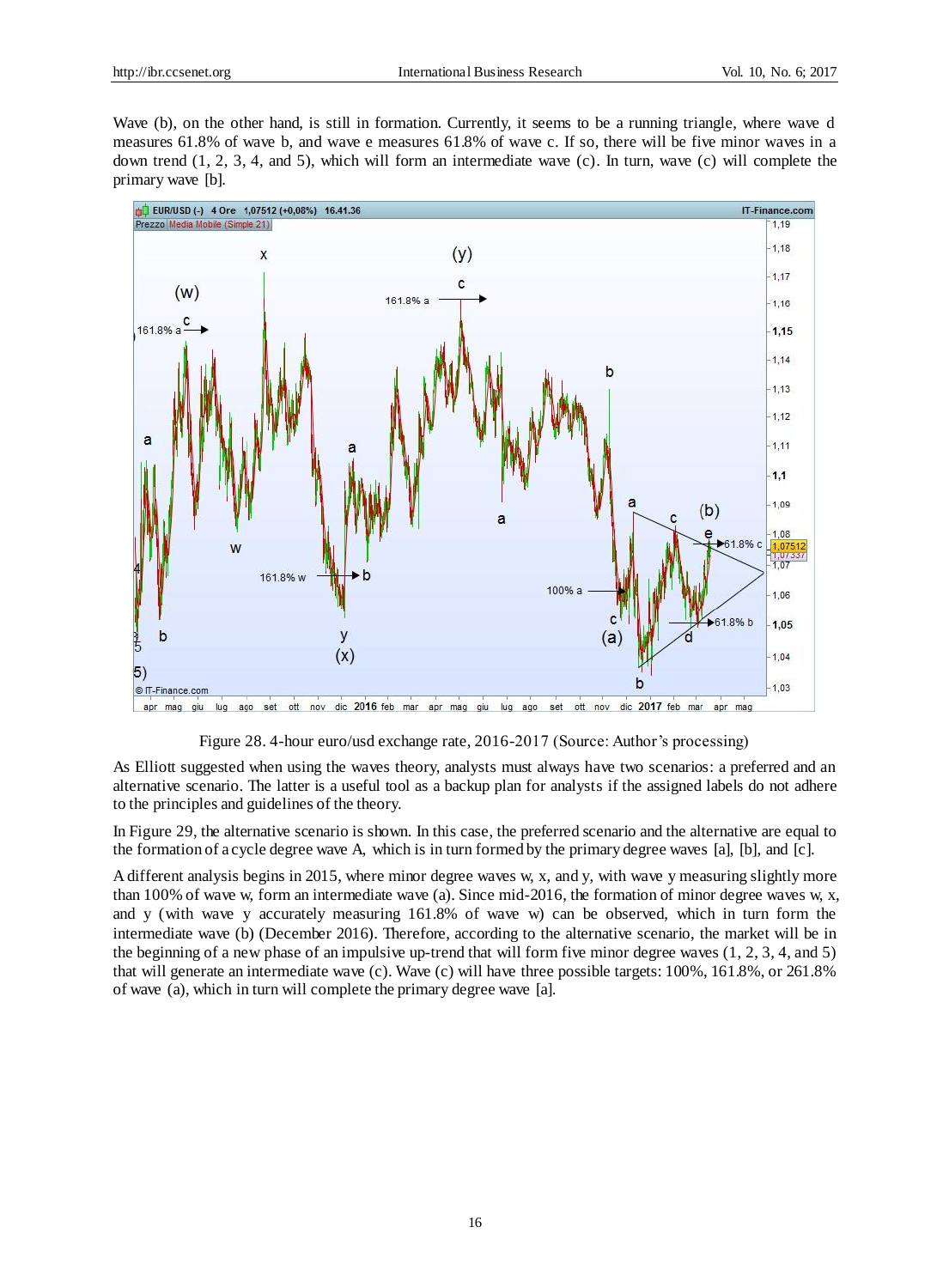

Figure 29. Alternative scenario for daily euro/usd exchange rate, 2009-2017 (Source: Author's processing)

#### **4. Conclusion**

Using the Elliott waves theory, it has been demonstrated that a clear prediction can be obtained for both the past and the future patterns of the exchange rate between the euro and the U.S. dollar. On May  $7<sup>th</sup>$ , 2014, at the end of the formation of a running triangle that formed wave [b], as can be seen in the graph in Figure 27, it has been forecasted in advance that the descending pattern of the euro/usd will change from 1.40 to 1,046 on March  $13<sup>th</sup>$ , 2015 (wave [c] in Figure 27). In fact, in addition to the descending starting point after the formation of the primary wave [b], which was in turn formed by the five sub-waves of lower degrees (a), (b), (c), (d), and (e), it was possible to forecast the potential target as well, as shown in the daily graph of Figure 27. The waves theory anticipated the formation of the primary wave [c], formed in turn by the sub-waves of intermediate degrees (1), (2), (3), (4), and (5). The final wave (5) of an intermediate grade, according to the Elliott model, should have ended at 1.041, which is 100% of wave [a], and is close to the value of 1.0460 reached on March 13<sup>th</sup>, 2015.

By analysing the formation of the waves as of March  $20^{th}$ ,  $2017$ , it was noted that since March 2015, the market has been in a considerable correction wave. In the preferred scenario, the change is expected to fall to 0.9930 or 0.9410, respectively 100% or 161.8% of wave (a), before ascending again; however, in the alternative scenario (Figure 29), the market will be in the formation of wave (c), and this wave has several potential targets (to be monitored by labeling waves in the lower time frame). The first is at 100% of wave (a), at 1.1470, and the second is at 161.8% of wave (a), at 1.2310; however, a third and less likely option could even be 261.8% of wave (a) at a value of 1.3970. If the alternative scenario is confirmed, after the completion of wave (c), the exchange rate between the euro/usd will be expected to descend again, forming 3 additional intermediate waves; however, the formation of a triangle was excluded.

This research has provided a substantial contribution to economic theory as well as to practice. The contribution to theory mainly includes empirical support for the Elliott waves model. The results show that the Elliott model has been a valuable tool in predicting the currency market for the period from 2009-2015 because the expectation for the mentioned pattern was fully confirmed by the actual pattern. A potential future pattern for the euro/usd exchange rate since March 2017 has been provided, which is the second primary contribution of the study. The practical implication of this second contribution is important, especially for traders and for firms that have suppliers or customers with whom they trade using different currencies, because in the preferred scenario,